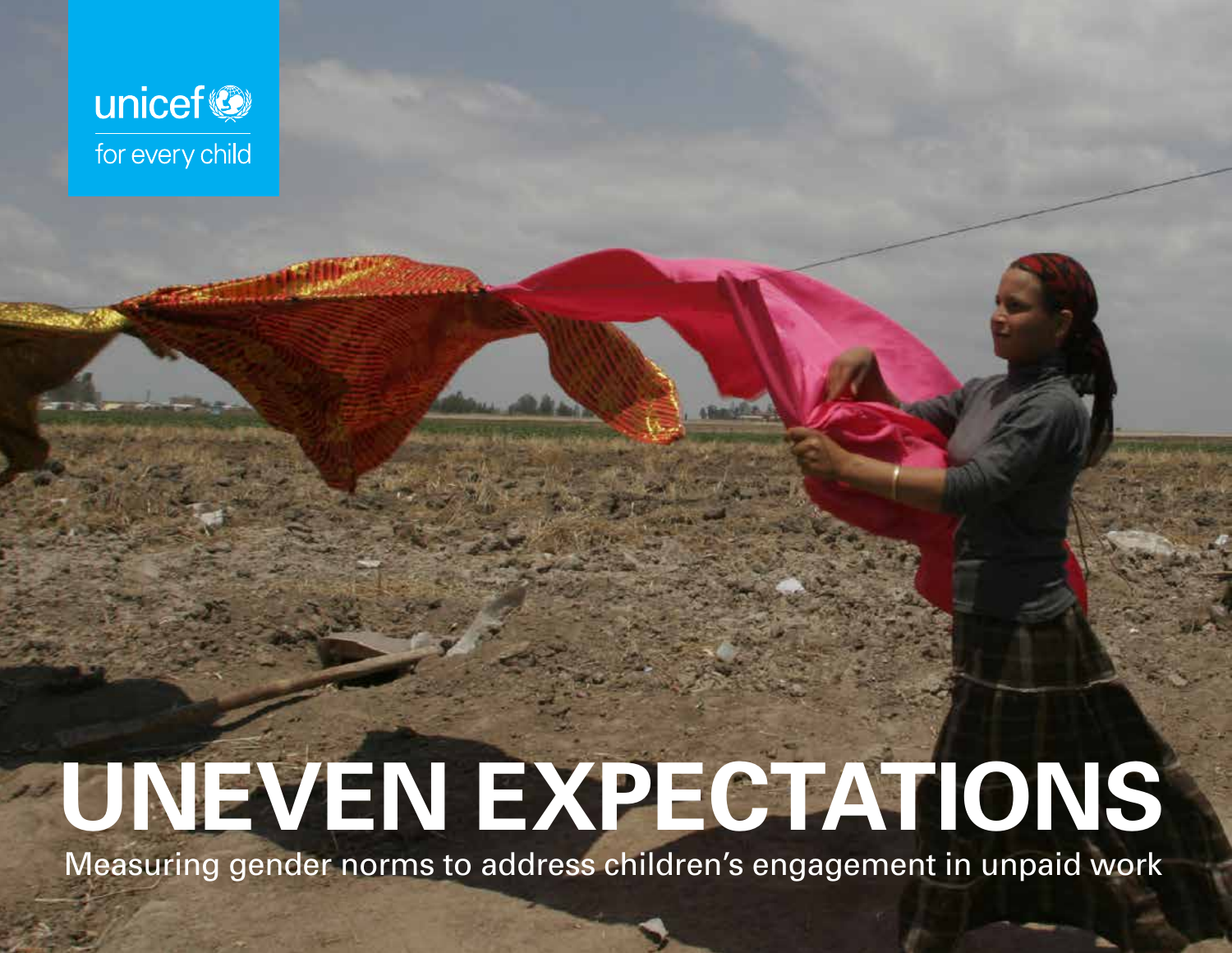**In homes around the world, girls are performing more caregiving and chores than boys are.** 

**GLOBALLY, GIRLS BETWEEN THE AGES OF 5 AND 14 SPEND 160 MILLION MORE HOURS EVERY DAY ON UNPAID CARE AND DOMESTIC WORK THAN BOYS OF THE SAME AGE.1**

**They might help out with tasks like washing clothes and dishes, cooking, and looking after younger siblings or elderly or sick family members. Girls account for more than 60 per cent of children who perform this type of work beyond recommended agespecific thresholds.2 As children mature into adolescence, girls' responsibilities intensify, and the gender gap widens even further.** 

**02 UNEVEN EXPECTATIONS**

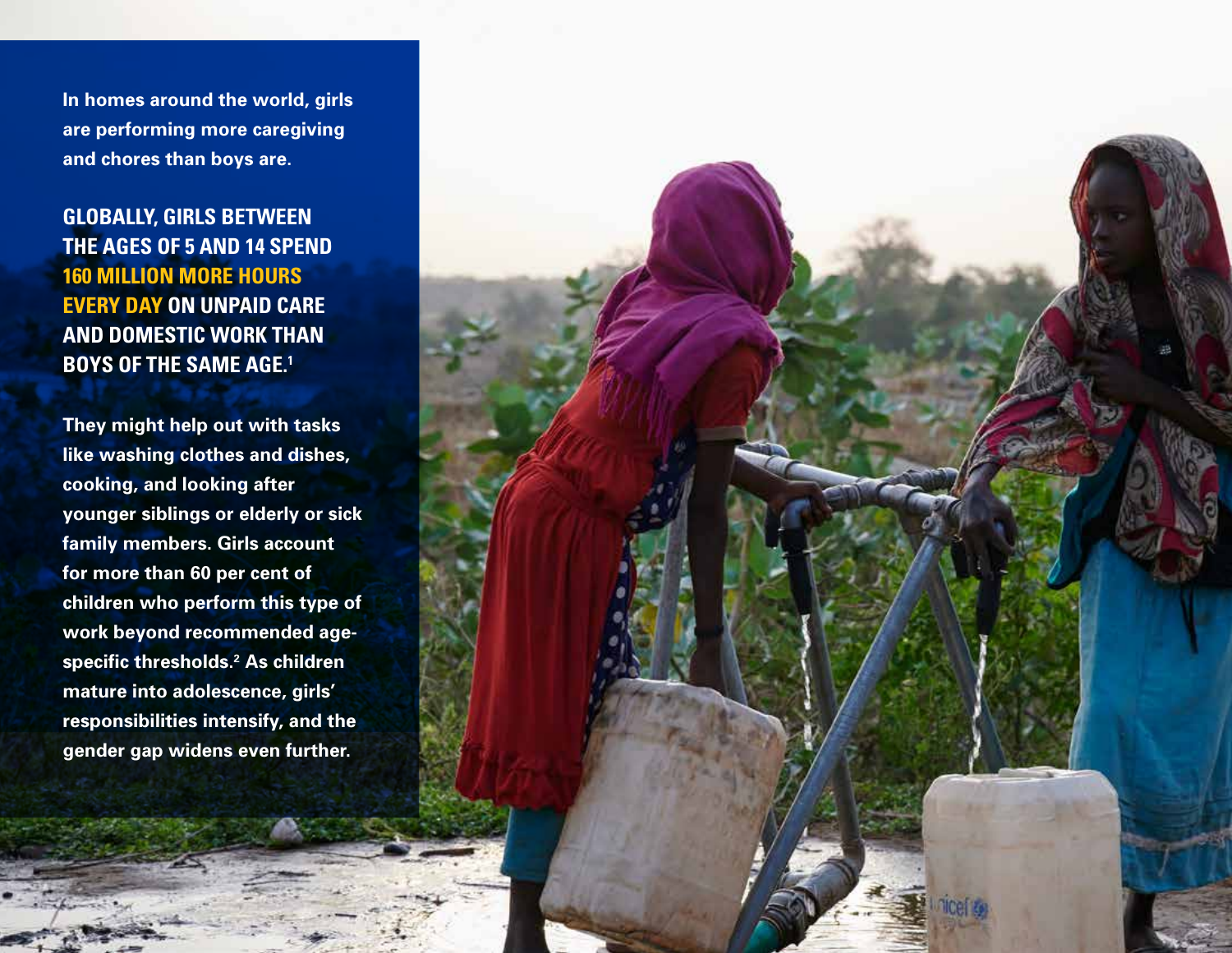

**The unequal gendered distribution of unpaid care and domestic work among children has serious implications for their well-being. It limits girls' time for learning, personal development and growth, and leisure, thereby stripping them of equal opportunities to thrive. These deprivations and missed chances will shape a girl's life well beyond childhood, potentially influencing her socioeconomic prospects, choices and accomplishments as an adult – and the well-being of her own children, should she become a mother. And there are likely to be impacts on boys, as well: For instance, boys may adopt a skewed sense of the value of girls' versus boys' time and grow up to play limited roles as fathers and caregivers.**

**Unpaid care and domestic work** describes "activities including food preparation, dishwashing, cleaning and upkeep of the dwelling, laundry, ironing, gardening, caring for pets, shopping, installation, servicing and repair of personal and household goods, childcare, and care of the sick, elderly or disabled household and family members, among others".

Source: UN Statistical Division, [Metadata for](https://unstats.un.org/sdgs/metadata/files/Metadata-05-04-01.pdf)  [SDG target 5.4,](https://unstats.un.org/sdgs/metadata/files/Metadata-05-04-01.pdf) 2019.

**While the unequal amount of unpaid work performed by girls has been documented,3 the factors that contribute to this disproportionate engagement need closer investigation. This includes measuring the important influence of gender norms, which play a prominent role in determining expectations, behaviours and practices for girls, boys, women and men.**

#### **Gender norms are…**

- informal rules and shared beliefs that distinguish expected behaviour based on gender identities at particular points in time and in particular social contexts
- usually internalized during childhood and adolescence and continue to shape gender stereotyping throughout throughout the course of one's life

Source: UNICEF, 'Promoting Positive Gender Norms and Socialization', Background Paper Series, UNICEF Gender Policy and Action Plan 2022–2025, New York, 2021.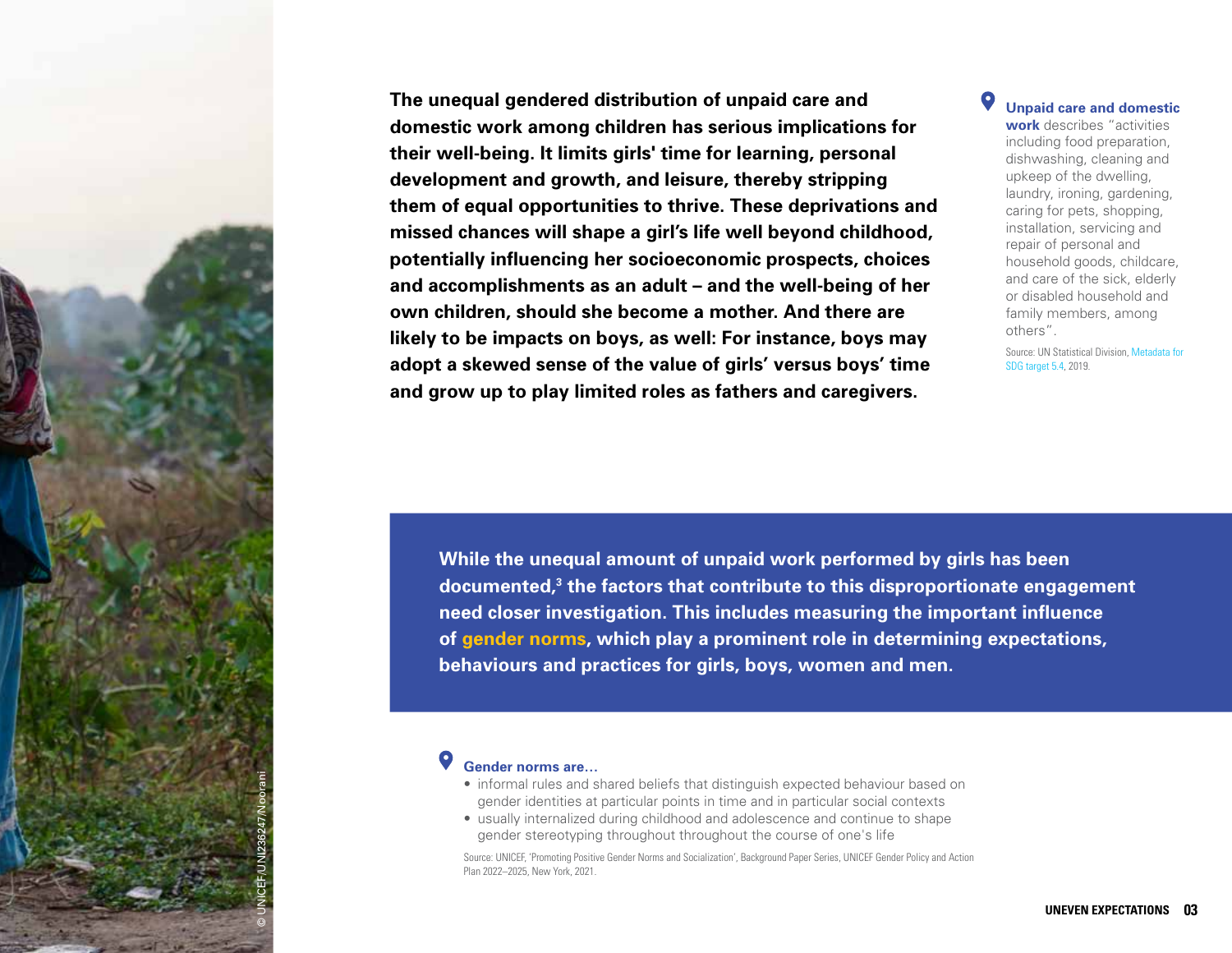### **A CRITICAL KNOWLEDGE GAP**

Robust measures of gender norms around unpaid care and domestic work are limited – a data shortfall necessitating action and sustained investments. As the global leader in monitoring children's well-being, UNICEF is focused on closing this evidence gap: Building on previous internal and external efforts across a range of relevant areas, it is developing a standardized data collection tool to measure gender norms that influence children's engagement in unpaid work.

This brief explains the rationale for measuring gender norms related to unpaid care and domestic work through population-level household surveys, considers how these data would inform relevant policies and programmes, and identifies what to measure. The data collection tool being developed by UNICEF will provide a vital step toward addressing gender imbalances not only in childhood and adolescence, but also in adulthood.

The [EMERGE project](https://emerge.ucsd.edu/wp-content/uploads/2020/06/agency-and-social-norms-roadmap.pdf) examined 102 measures of women's economic empowerment. Data items measuring gender norms were largely absent: Only nine measures of norms constructs were identified, three of which were related to unpaid care and domestic work.

This speaks to the large gaps in existing data collection efforts to measure factors contributing to girls' unpaid care and domestic work.

This universal data collection tool and corresponding set of indicators will:

- **o** Integrate into nationally representative surveys that collect key data on children and women's well-being, shedding light on how gender norms contribute to observed outcomes
- **Arm policymakers with information** to better understand how gender norms affect children and adolescents and their transitions into adulthood
- **Enable countries to collect internationally comparable and statistically robust data** about gender norms as they relate to the distribution of unpaid care work among children, enabling insights into their 'stickiness' or potential for disruption
- **b** Be widely applicable across cultures and socioeconomic contexts

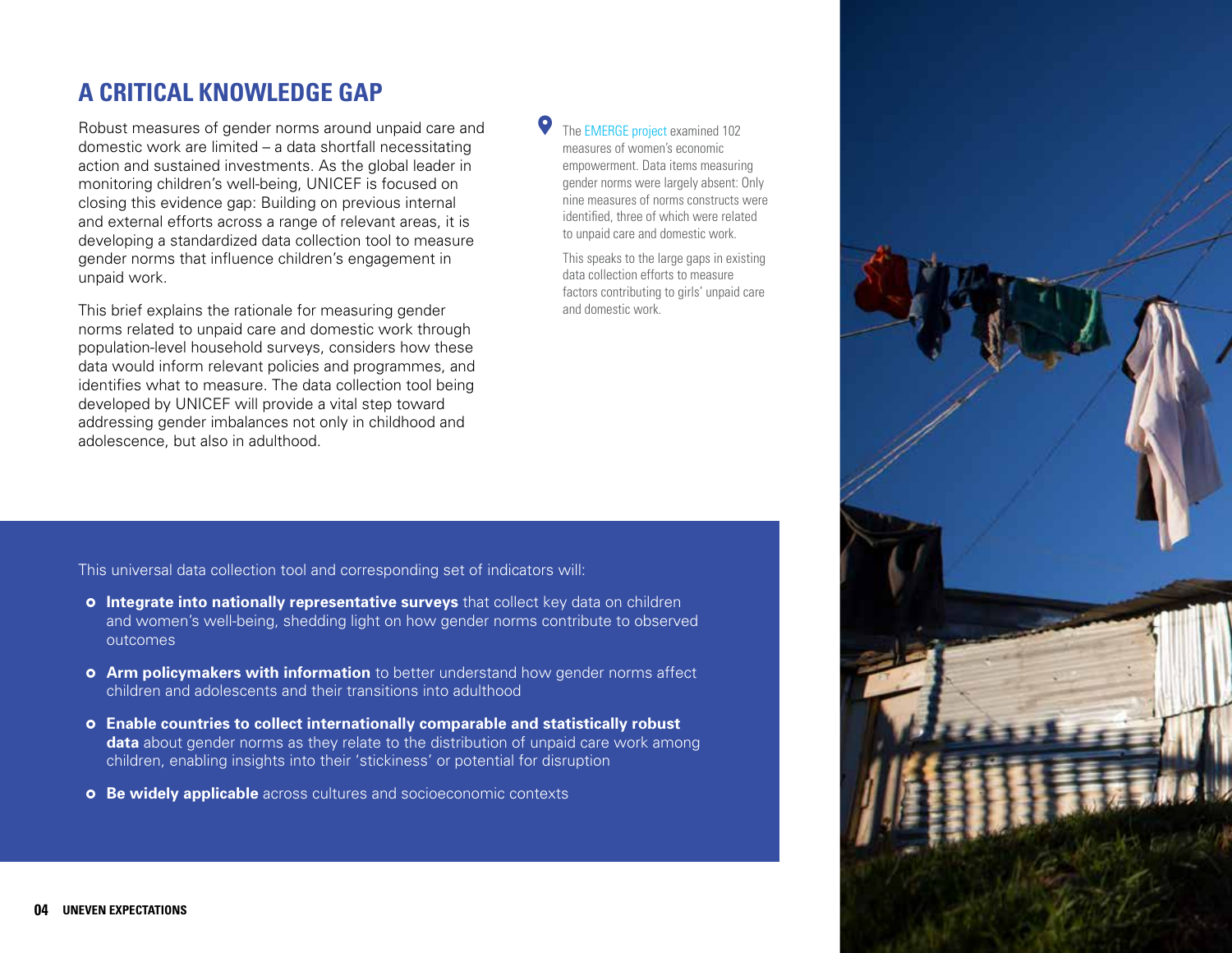

## **HONOURING OUR COMMITMENTS**

Examining children's workloads through the lens of gender norms is essential to any approach that seeks to level the gender playing field and ensure girls and boys have the same prospects as they mature. It is also key to achieving SDG target 5.4, which identifies the unequal distribution of unpaid care and domestic work as a barrier to achieving gender equality and the empowerment of women and girls.

The social and economic instability created by the COVID-19 pandemic has further underscored the need to address these gendered inequalities: Who has cared for younger children when schools have closed, often at the expense of their own education? Who has picked up more household chores as economic constraints tighten for parents? The data suggest that girls have taken on more of this unpaid work than boys.4

The global community has shown its resolve to address these inequities among adults, as evidenced by SDG target 5.4. This same resolve must be applied to the formative patterns that begin in childhood and shape girls' and boys' choices and opportunities as they mature.

#### **Sustainable Development Goal 5**

Achieve gender equality and empower all women and girls

**Target 5.4:** Recognize and value unpaid care and domestic work through the provision of public services, infrastructure and social protection policies and the promotion of shared responsibility within the household and the family as nationally appropriate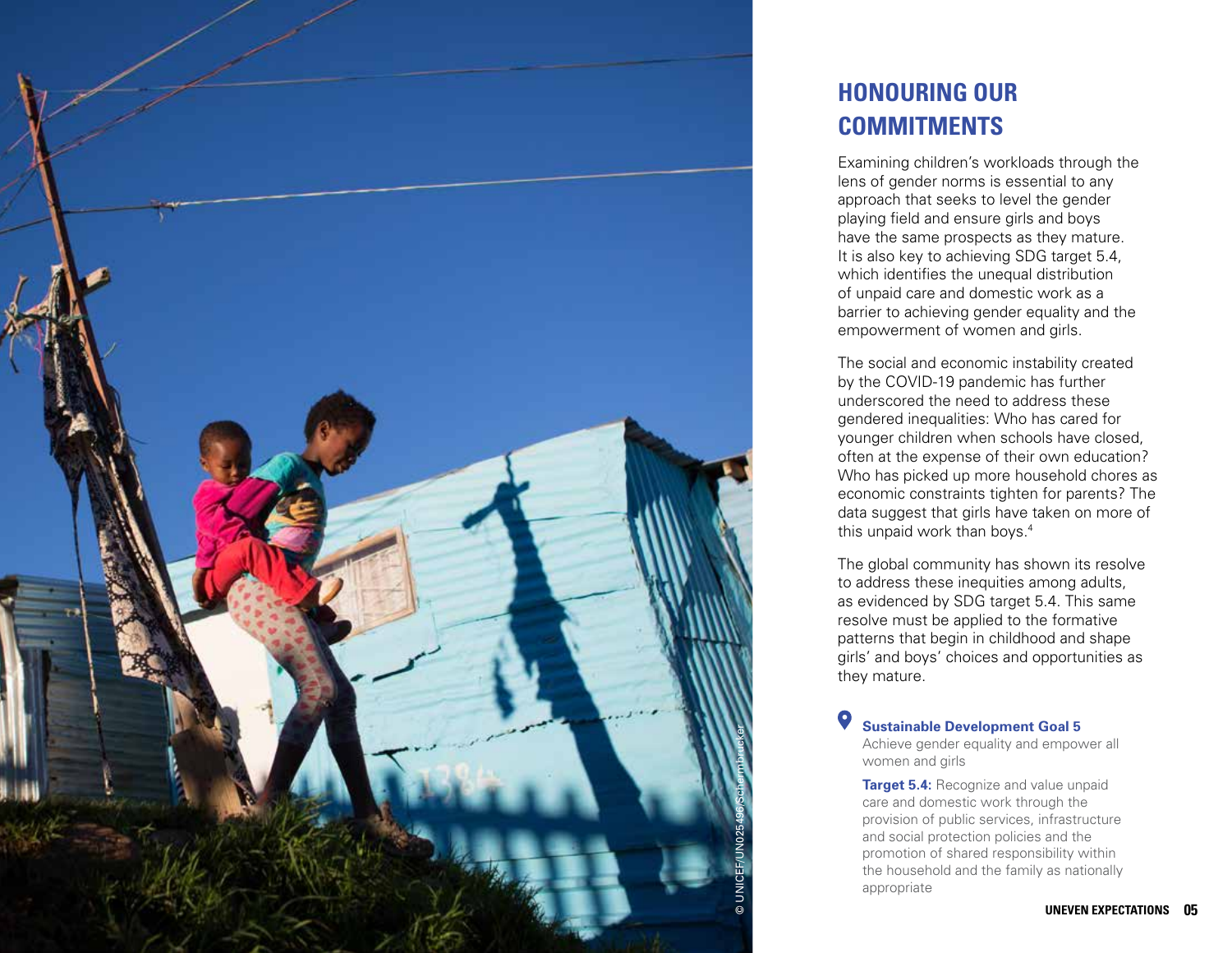# **WHY MEASURE GENDER NORMS RELATED TO UNPAID CARE AND DOMESTIC WORK AT THE POPULATION LEVEL?**

**06 UNEVEN EXPECTATIONS**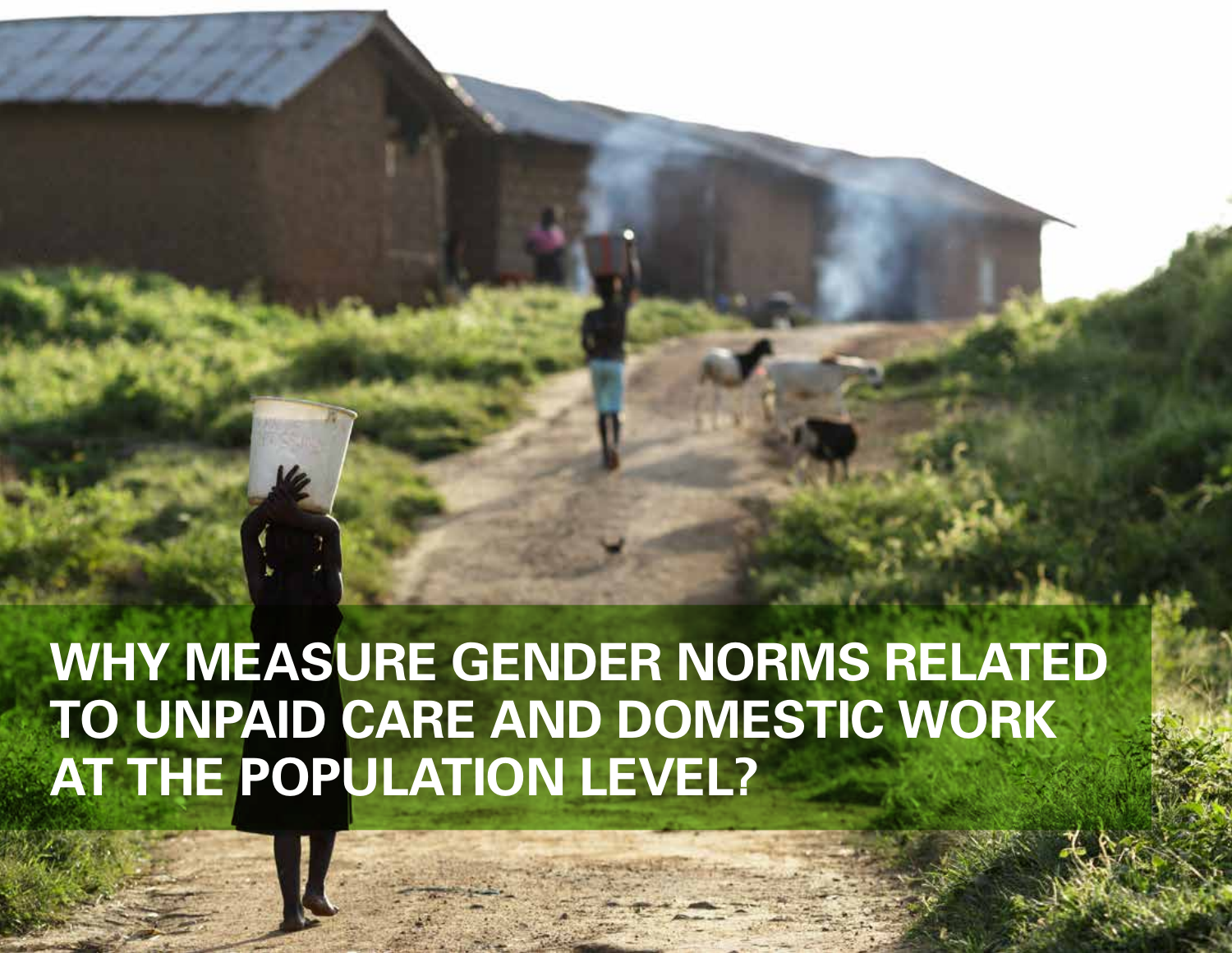

#### **A QUESTION OF SCALE**

Gendered norms reflect widespread power imbalances that are deeply embedded within and across societies. For this reason, gender transformation relies on longer-term, societal change. This means interventions must think broadly, beyond a narrow number of individuals – such as a specific group of boys and men – and beyond small-scale community-based or service-based activities.<sup>5</sup>

Population-level data have a wide reach, allowing measurement of the prevalence and strength of norms within a country. These data have the power to illuminate norms constructs – expectations, sanctions, individual attitudes and behaviours (see p. 9) – and to show how they are distributed within a population.

Survey data on norms-related indicators can be disaggregated by key characteristics such as sex, age, ethnicity, geographic area and socioeconomic status, enabling analysis of how gender norms may be experienced within different population subgroups. Standardized measures also facilitate important comparisons across countries, providing valuable insights into how discriminatory norms can generate unequal outcomes and how their influence varies across countries – all vital inputs in crafting strategies for change.

### **INSIGHTS OVER TIME**

Survey-based approaches make it possible to draw conclusions on the hold of norms within a given setting – in a district, country, or group of countries – and to observe changes over time. Repeated measurement enables changes in gender norms to be monitored over the long term, which is critical: Shifts in often entrenched gendered practices and attitudes are unlikely to occur over the short timespan of most projects. By collecting repeated, cross-sectional data every three to five years, household survey programmes offer valuable baseline estimates and allow for monitoring change over a more realistic timeframe.

Several multi-country survey initiatives demonstrate the importance and feasibility of collecting data on gender norms at the population level across a wide range of contexts.

For instance, [Gender and Adolescence: Global Evidence](https://www.gage.odi.org/) (GAGE) surveys address norms and attitudes around gender equality among adolescents. Surveys include questions "on attitudes and norms that resonated with adolescents during formative qualitative work in diverse parts of each country (rural, urban, pastoralist, and in Ethiopia, different religious and ethnic communities) and comprised issues that were common across the GAGE countries".6

The [International Men & Gender Equality Survey](https://promundoglobal.org/programs/international-men-and-gender-equality-survey-images/) (IMAGES) measures norms relating to gender equity and masculinity in several countries that vary by geography, income level and other factors.

#### **Challenges of measuring gender norms**

Measuring gender norms through population-level household surveys is not without limitations. For instance, questions on norms may be subject to social desirability bias – i.e., when respondents tell enumerators what they think is the socially appropriate response – and shifts in attitudes, behaviours and beliefs may not always follow a linear process, rendering observed changes difficult to interpret. In these cases, qualitative approaches, such as focus group discussions or in-depth interviews, can help make sense of changing gender norms. But by increasing scale and widening timeframes, populationlevel data forge an important path toward more robust monitoring and better solutions that address unequal distributions of unpaid work among children.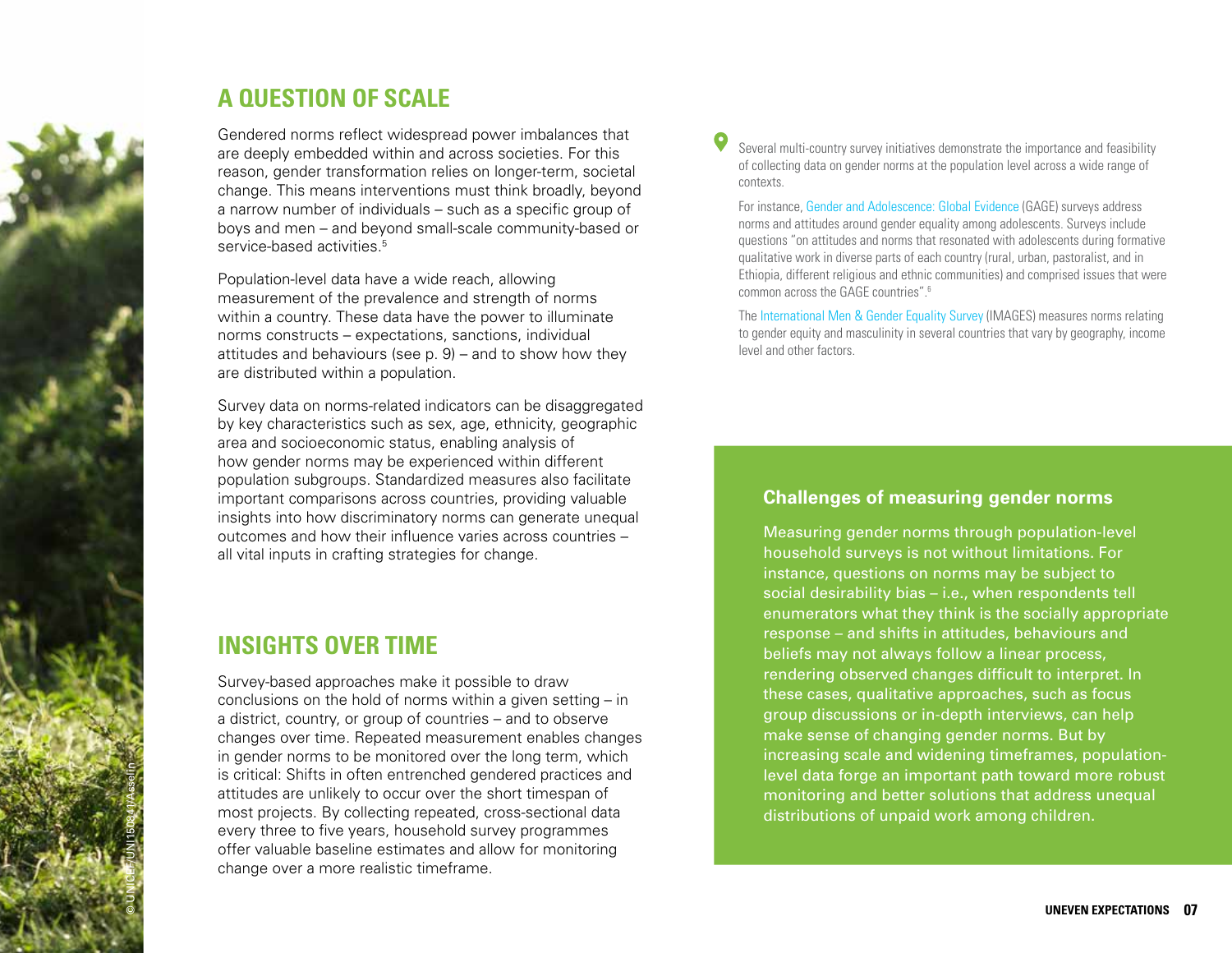# **HOW CAN POPULATION-LEVEL DATA ON GENDER NORMS INFORM RELEVANT POLICIES AND PROGRAMMES?**

**Norms data on children's unpaid work collected at the population level can drive transformative change throughout childhood and into adulthood. These data can:**

- **INFORM** the design of policies, interventions and services aiming to redistribute care and domestic work within households. These policies include:<br>• Family-friendly labour market policies (e.g., maternity,
	- paternity, parental leave)
	- Social protection policies (e.g., social assistance targeting women)
	- Investments in care-related infrastructure (e.g., childcare facilities and support)
	- Support for girls' education/free primary education
	- Provision of labour-saving technologies to households
- **ASSESS** to what extent restrictive gender norms around children's unpaid domestic and care work are predictive of how girls and boys spend their time, and how changes in gender norms influence children's well-being, including outcomes in education and health, and their transitions to adulthood
- **GENERATE** disaggregated data to derive nuanced understandings of how norms are distributed in a population to help identify how policies, programmes and services can be improved and targeted
- **PROMPT** evidence-based shifts in institutional policies, power relations and media discourse
- **CATALYSE** changes within communities and households to redress unequal workloads

© UNICEF/UNI61234/RamonedaDUNICEF/UNI61234/Ra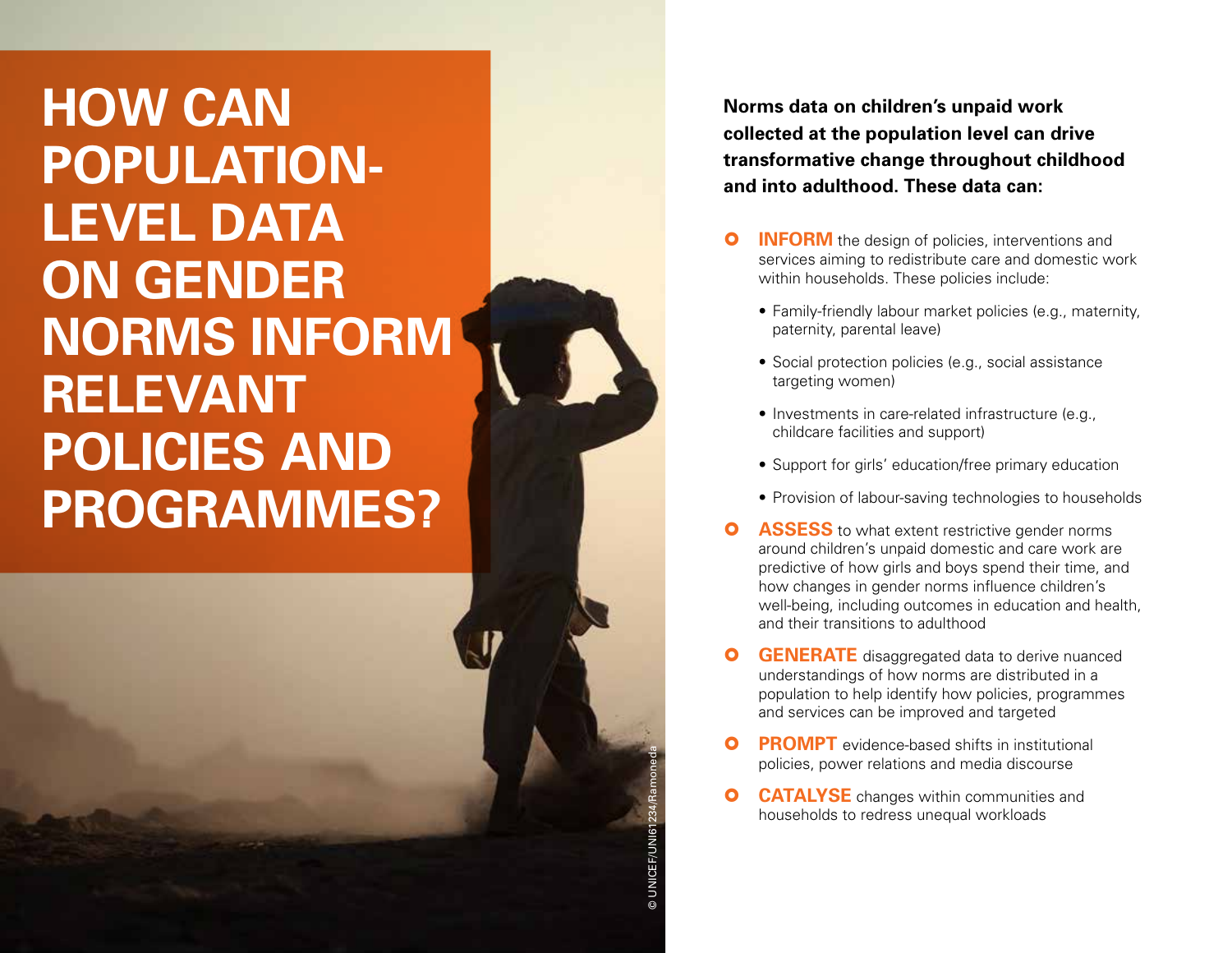

# **WHAT TO MEASURE?**

**Assessing gender norms – and social norms in general – typically involves the measurement of community members' subjective perceptions of a norm. These measurements hinge on a set of common constructs that help quantify and capture how gender norms function in a society.** 

|  | <b>CONSTRUCT</b>                                | <b>DEFINITION</b>                                                                                                                       |
|--|-------------------------------------------------|-----------------------------------------------------------------------------------------------------------------------------------------|
|  | Descriptive norm<br>or empirical<br>expectation | What I think others do                                                                                                                  |
|  | Injunctive norm<br>or normative<br>expectation  | What I think others<br>approve of/expect me<br>to do                                                                                    |
|  | Reference group                                 | Any group an individual<br>uses as a standard for<br>evaluating themselves<br>and their own behaviour                                   |
|  | Sanction (positive/<br>negative)                | Beliefs about the<br>perceived benefits and<br>rewards of adhering to a<br>norm, or the perceived<br>consequences of non-<br>compliance |
|  | Attitude                                        | What I think                                                                                                                            |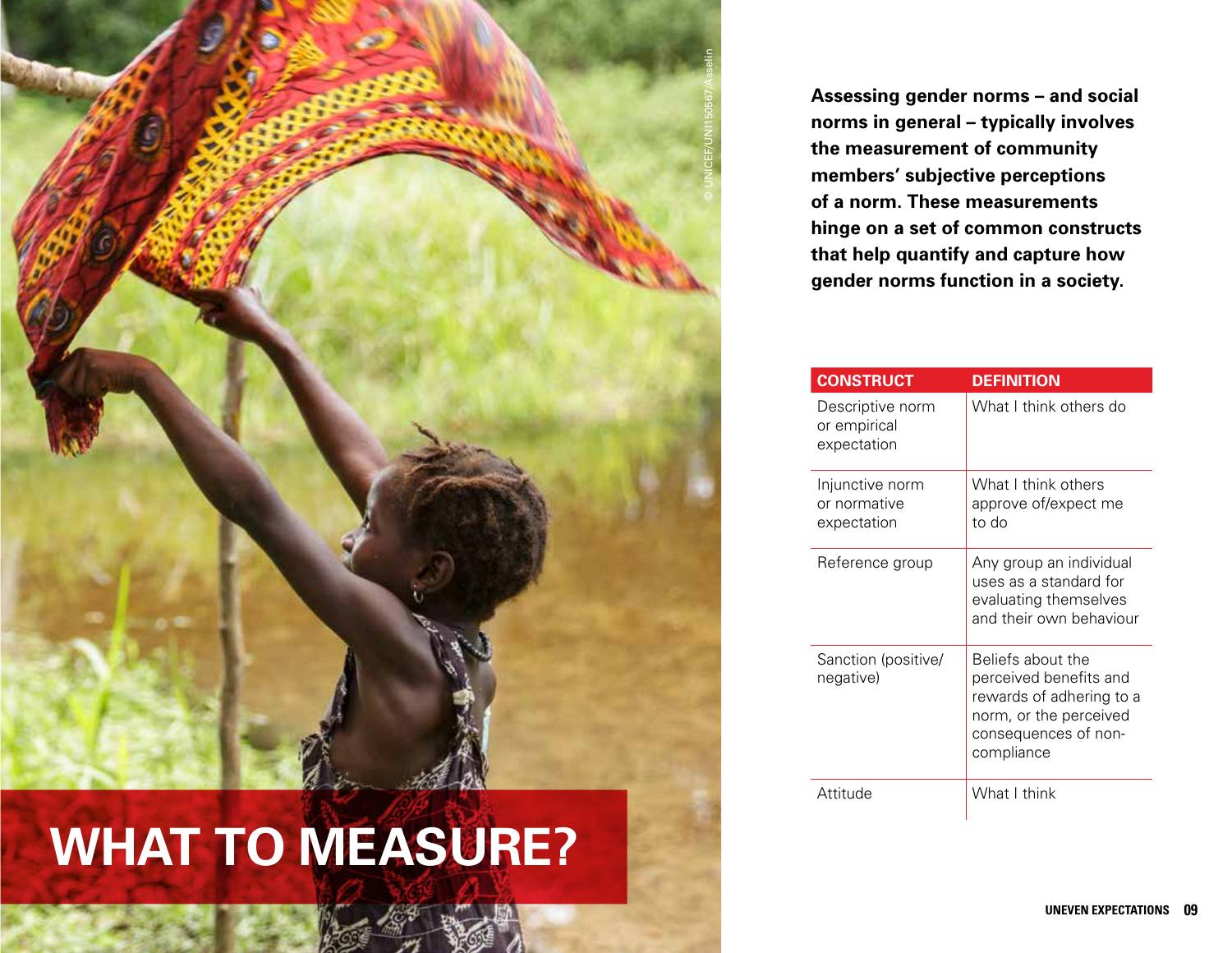#### **CAPTURING NORMS**

To identify and analyse the gender norms that contribute to girls' and boys' respective workloads within a household, the survey module will assess both descriptive and injunctive factors. Measurement will focus on norms directly relating to unpaid care and domestic work, or so-called proximal norms, rather than broader norms around gender equality.

- **• Descriptive norms**, or empirical expectations, refer to an individual's perceptions of typical patterns of behaviour. To collect data on norms related to unpaid care and domestic work, the survey module will evaluate the degree to which there is a perception that girls do more household chores than boys, asking, for example, 'How much do you agree or disagree that most boys and girls in this community share household tasks equally?'.7
- **• Injunctive norms**, or normative expectations, reflect perceptions of what others approve or disapprove of. In this case, the survey module will gauge whether respondents think others perceive that girls do more household chores than boys, and to what degree, asking, for example, 'How much do you agree or disagree that most people in this community expect girls and boys to share household tasks equally?'.

To date, many studies have focused on prevalence – how many people hold a normative belief – but not the impact of this belief, nor the extent to which people behave in a certain way because of the social norm. But effective interventions must consider not only how prevalent a gender norm is, but also how widely is it held – and capture what is known as normative strength, asking, for example, 'Out of 10 of your neighbours, how many do you think expect girls and boys to share household tasks equally?'.<sup>8</sup>

### **IDENTIFYING INFLUENTIAL GROUPS**

Specifying a reference group – any group used by individuals as a standard for evaluating themselves and their own behaviour – is critical to norms measurement.<sup>9</sup> These groups may be neighbours, community or village members, family members, friends, faith leaders, or more generally characterized as 'people whose opinions matter to you'.10 Reference groups may differ by the behaviour in question, and may be more relevant for some individuals and some behaviours, and less so for others. Those

that influence unpaid care and domestic work may be broad in nature and difficult to name – this is because of how gender norms work: They may manifest within institutions and across cultural narratives, operating outside a conscious decision-making process.11 Thus, determining whether distinct reference groups shape individuals' adherence to these norms, and if so, which ones – requires careful attention.

#### **WEIGHING THE PROS AND CONS**

Measures of positive and negative sanctions from complying (or not complying) with a given norm provide additional insight into its strength. They also shed light on the types of backlash that might result from policy or programming that aims to foster normative change. In the context of unpaid care and domestic work, the survey module might ask to what extent boys are shamed for engaging in unpaid work, and to what extent girls are rewarded for participating or punished for not doing so.

Sanctions and benefits are important to quantify because of the documented prevalence of negative sanctions – e.g., ridicule, criticism, shaming and violence – to enforce so-called natural gender roles. For instance, women and men may fear stigma when men undertake household work;12 women often are more critical of male engagement in unpaid care and domestic work than men are, and both women and men often perceive violence against women as acceptable when women do not fulfil these roles. Just as these gender roles influence adults, they may also shape expectations about boys' involvement in household chores.

### **DISTINGUISHING BETWEEN INDIVIDUAL ATTITUDES AND GROUP EXPECTATIONS**

Many tools designed to measure social norms are actually gauging attitudes. While there is an interplay between them, norms and attitudes are not the same; norms may not align with personal beliefs or attitudes.<sup>13</sup> Distinguishing between the two helps shape and focus interventions.

By measuring the extent to which norms and attitudes differ, the survey module can provide critical information regarding the hold of norms and inform change strategies: Norms are likely to be weaker and norm change more effective where personal attitudes and norms diverge.<sup>14</sup>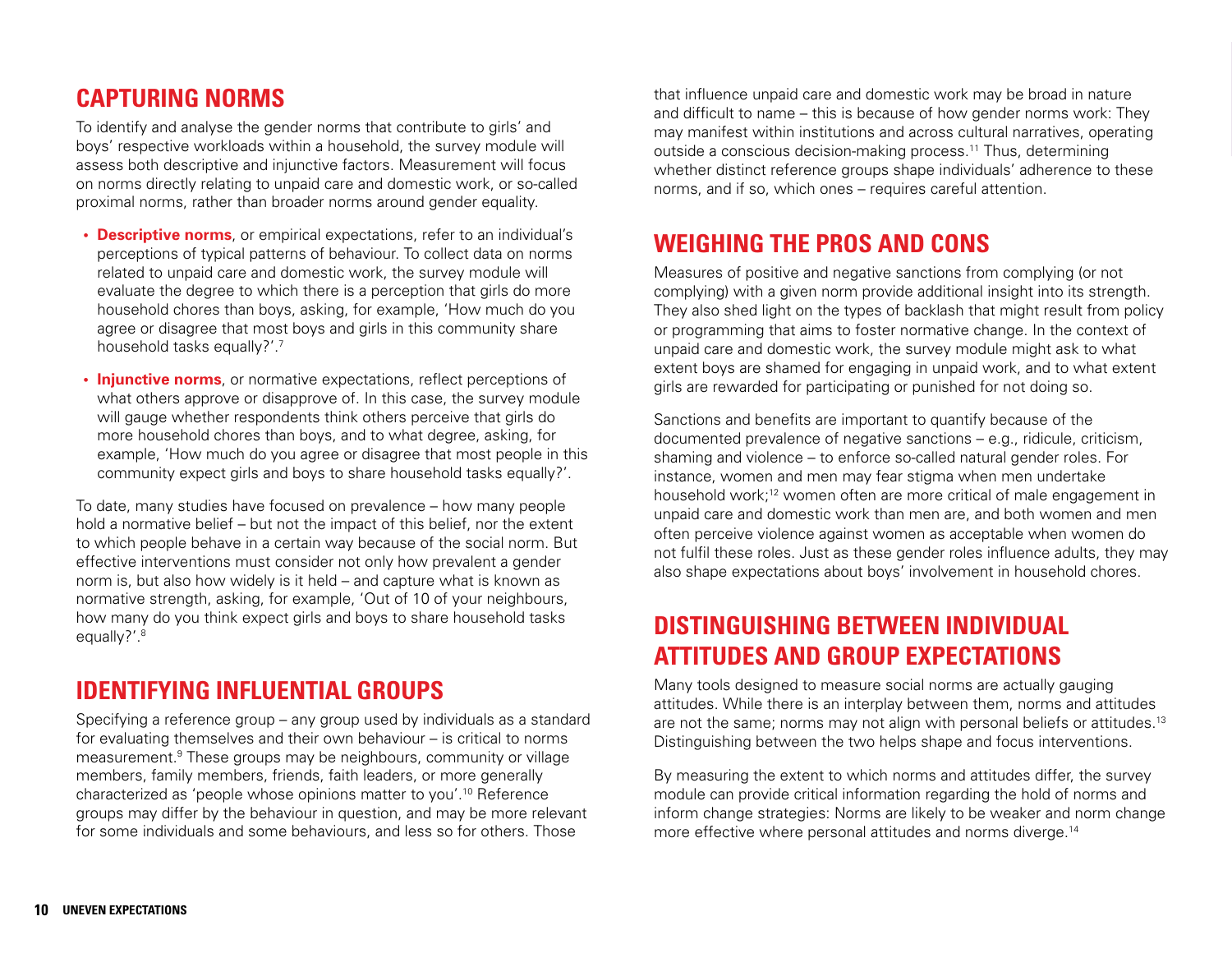# **CRITICAL STEPS, FUTURE PLANS**

**Recognizing that unfair demands placed on girls in households restrict opportunities and limit gender-equitable worldviews for both girls and boys, UNICEF is taking concrete action to develop a universal measurement instrument that assesses the role of gender norms in these day-to-day choices. While important first steps have been taken, broader investments from stakeholders in the global gender community are needed to leverage UNICEF's efforts, integrate the module into population-level surveys and close this critical data gap.**

#### **KEY STEPS**

- **Conducted a literature review and mapping of existing data collection tools** 
	- Queried how gender norms related to children's engagement in unpaid work are theorized, conceptualized and measured
	- Summarized methodological limitations of existing measures
- **Developed a household survey module and corresponding set of indicators for cognitive and field testing**
- **Test the module in geographically dispersed countries as resources become available**
- **Analyse validity and reliability of the norms measures**
- **Refine and finalize the module**
	- Develop implementation materials

### **ADVANCING GENDER EQUALITY**

This module and set of indicators will support the collection of reliable, comprehensive and comparable data on gender norms, advancing the nexus between social norms theory and measurement. As data become available, analysis will shed light on the factors affecting norms prevalence and norms change related to children's unpaid work as well as the extent to which restrictive norms are predictive of children's and adolescents' well-being across a range of areas, including education, health, economic empowerment and gender equality. This important knowledge can be adapted to inform the design and monitoring of interventions that target norms change as a means to give girls and boys an equal chance to reach their potential.

UNICEF's new tool will help close an important gender data gap relevant to the 2030 Sustainable Development Agenda (target 5.4) and drive efforts toward shared responsibility of unpaid care and domestic work between all members of a household.

#### **Questions? Want to know more? Get involved? Interested in supporting this important work? Write us at data@unicef.org**